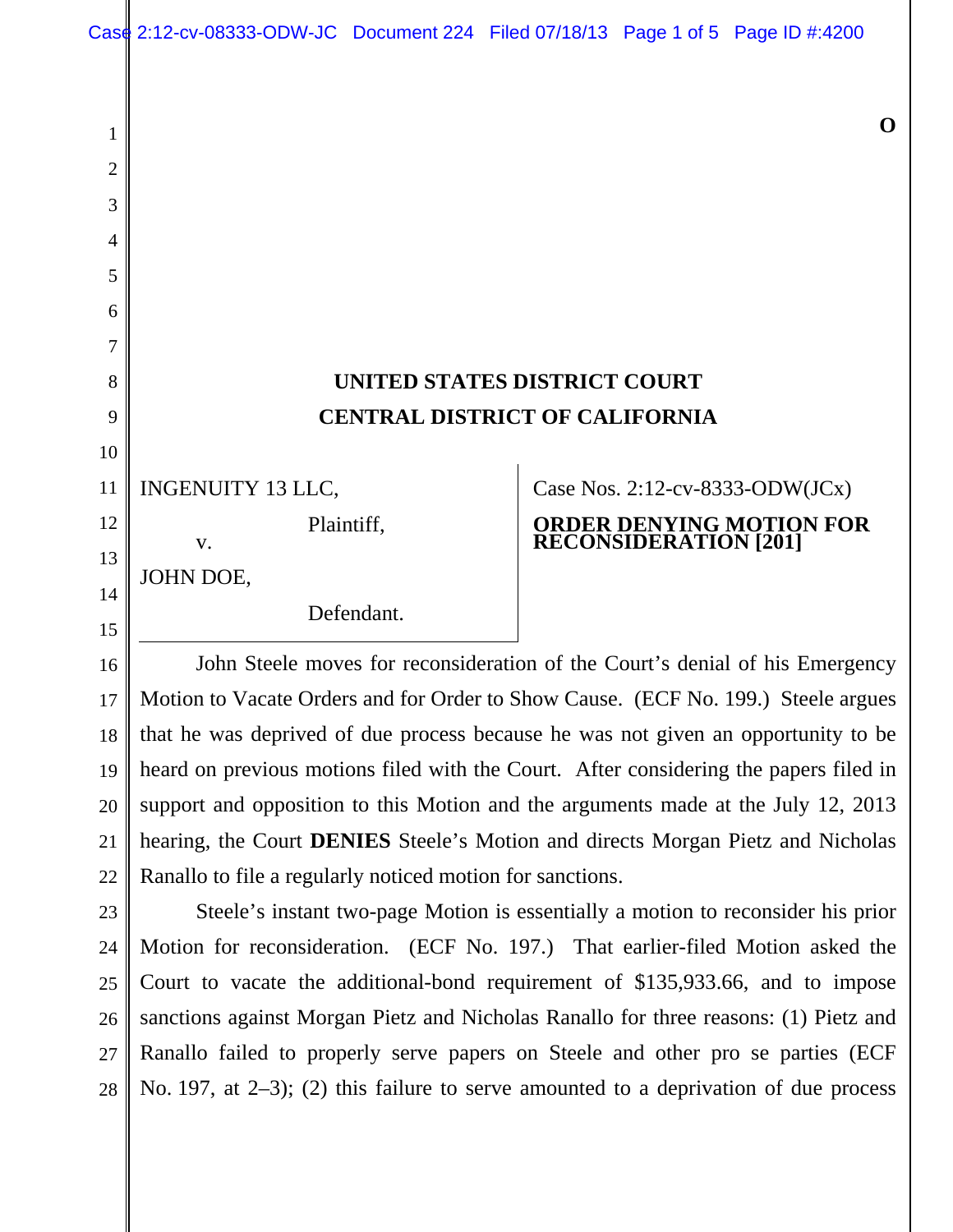1 2 3 4 because Steele did not have the "opportunity to respond" to Pietz and Ranallo (ECF No. 197, at 3–4); and (3) Pietz and Ranallo's "unbroken pattern" of failing to serve papers amounted to "fraud on the court" (ECF No. 197, at 4–5). Steele now asks the Court to reconsider its denial of that Motion.

5 6 7 9 12 13 There are two roads to reconsideration, Rules 59(e) and 60(b). Rule 60(b) permits a court to relieve a party of an order for several enumerated reasons, such as mistake, newly discovered evidence, fraud, or "any other reason that justifies relief." Fed. R. Civ. P.  $60(b)(1-3, 6)$ . With respect to the "any other reason" prong, Ninth Circuit case law allows a party to seek relief under this catchall provision only when the party demonstrates "extraordinary circumstances" warranting a court's favorable exercise of discretion. *Cmty. Dental Servs. v. Tani*, 282 F.3d 1164, 1168 (9th Cir. 2002). To satisfy its burden under this lofty standard, a party must prove both (1) an injury and (2) circumstances beyond its control. *Id.* 

8

10

11

21

22

23

24

25

14 15 16 17 18 Rule 59(e) allows a party to move to alter or amend a judgment. But this Rule can only be invoked to reconsider a decision on the merits. It cannot be used to attack "legal issues collateral to the main cause of action—issues to which Rule 59(e) was never intended to apply." *White v. N.H. Dep't of Emp't Sec.*, 455 U.S. 445, 451 (1982).

19 20 The Local Rules further elucidate the proper bases for which a party may seek reconsideration:

(a) a material difference in fact or law from that presented to the Court before such decision that in the exercise of reasonable diligence could not have been known to the party moving for reconsideration at the time of such decision, or (b) the emergence of new material facts or a change of law occurring after the time of such decision, or (c) a manifest showing of a failure to consider material facts presented to the Court before such decision. L.R. 7-18.

26 27 28 Additionally, "[n]o motion for reconsideration shall in any manner repeat any oral or written argument made in support of or in opposition to the original motion." *Id.*  / / /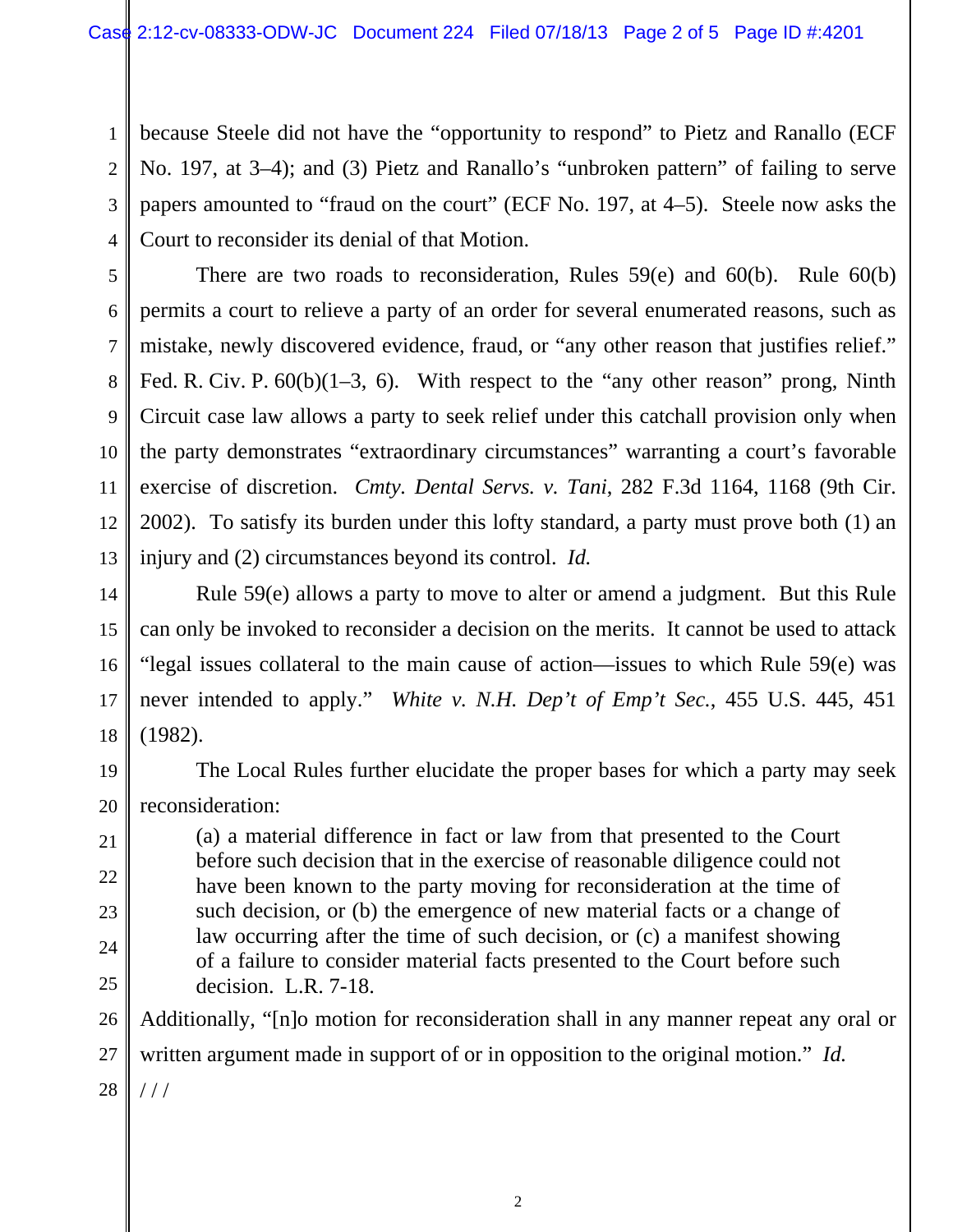Steele's instant Motion for Reconsideration fails on every front. First, he does not assert a proper legal basis for reconsideration. Steele cites no law in his Motion. And during the hearing, Steele claimed that his basis for reconsideration was his Fifth Amendment right to due process. Exactly how this translates to a legal basis for reconsideration is anyone's guess. Steele's Motion offers nothing new for the Court to consider—he uses it only as a vehicle to rehash his earlier-rejected arguments.

7 8 9 10 11 12 13 14 15 16 Second, assuming this is a proper motion for reconsideration, the Court finds that any failure by Pietz and Ranallo to serve papers to Steele was caused by Steele's own incompetence. On May 16, 2013, Steele filed his Request for Approval of Substitution of Attorney, where he requested to represent himself in place of his attorney Thomas Mazzucco. (ECF No. 143.) But in the Request and the accompanying forms, Steele entered his address incorrectly—not once, but four times.<sup>1</sup> And because the Clerk of Court entered on the docket Steele's address as shown, it is very likely that correspondence sent via mail since May 16, 2013, never reached Steele. Nevertheless, it is Steele's duty to ensure that the Court has his proper address. *See* L.R. 41-6 (authorizing the Court to dismiss an action for a pro se party's failure to update his address with the Court). And Steele has a duty to provide the Court with not only his current address, but also his telephone number, fax number, and email address. *See id.*; L.R. 83-2.7. Steele cannot skirt this duty merely because he is in pro se—the Local Rules apply whether a party is represented by an attorney or in pro se. L.R. 1-3 ("Persons appearing *pro se* are bound by these rules, and any reference in these rules to 'attorney' or 'counsel' applies to parties *pro se* unless the context requires otherwise.").

 $\overline{a}$ 

1

2

3

4

5

6

Third, Pietz and Ranallo had no duty to serve Steele the vast majority of documents that he complains about not having been served. It is undisputed that Steele was represented by attorneys between March 8, 2013, and May 16, 2013—so

<sup>1</sup> Steele left off a "1" from his address and incorrectly entered it as 111 Lincoln Road, Suite 400, Miami Beach, FL 33139. (ECF No. 143.)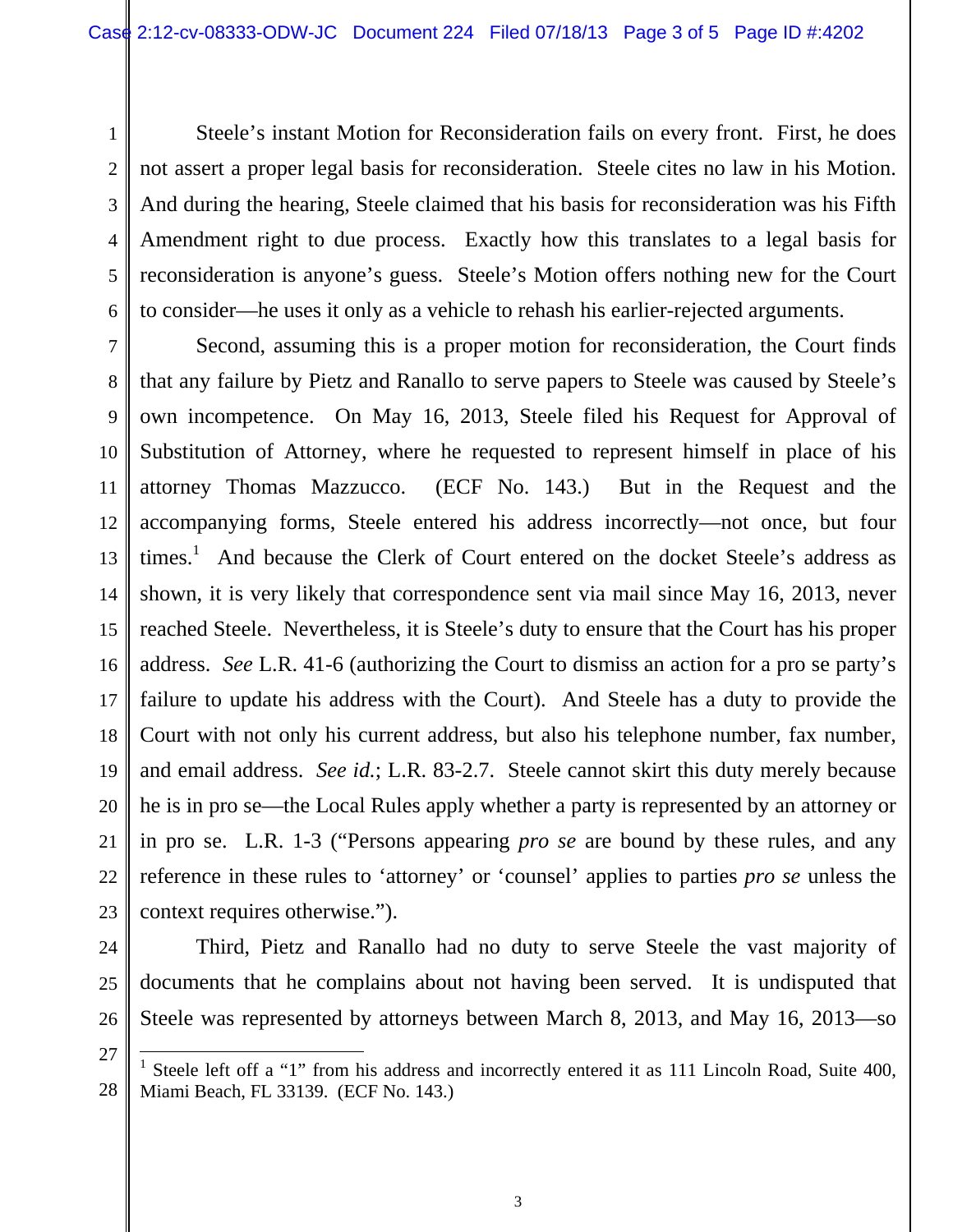1 2 3 4 5 6 7 8 9 10 Pietz and Ranallo had no duty in that timeframe to separately serve Steele in addition to his attorneys. (ECF Nos. 81, 101.) Prior to that time, the Court ordered Brett Gibbs to serve relevant papers to Steele in his individual capacity. (ECF No. 66.) Of the 21 documents Steele complains about, only 6 of them were filed after May 16, 2013. (ECF No. 197, at 2.) And of these six documents, one was a report filed by Pietz to the Court (ECF No. 148), while the other five pertain to motions filed by other parties and did not involve Steele (ECF Nos. 175, 183, 184, 190, 191.) None of these six allegedly unserved documents required a response from Steele. The Court sees no possible prejudice to Steele even if he was never served with these six documents.

11 12 13 14 15 16 17 18 19 20 21 Fourth, although Steele seems to contend that this lack of service prejudiced him, because he was nonetheless involved in the motions filed by his cohorts through his joint and several liability for the Court-ordered sanctions, evidence suggests that Steele had actual knowledge despite any failure by Pietz and Ranallo to properly serve him. Pietz presents an email chain suggesting that Steele was centrally involved in the entire supersedeas bond issue, with Steele commenting, "Philip [Vineyard], Great motion." (Pietz Decl., Ex. 2.) Moreover, Steele's intimate knowledge of the case docket—in sufficient detail to point out the documents that have not been served further suggests that he had actual knowledge of the papers filed by Pietz and Ranallo. (*See e.g.*, ECF No. 197, at 2.) This raises the question how Steele was able to do this given his assertions at the hearing that he did not log onto CM/ECF or otherwise see the case docket.

28

Finally, the Court notes that the Prenda parties (John Steele, Paul Duffy, Paul Hansmeier, Peter Hansmeier, Mark Lutz, AF Holdings LLC, Ingenuity 13 LLC, and Prenda Law, Inc.) continue to act in concert. Philip Vineyard's email chain, addressed to a number of these Prenda parties, confirms this. Also, the similarities in the substance, formatting, footers, and service list of the three Notices to the Court, filed by Mark Lutz, Paul Hansmeier, and Peter Hansmeier, in relation to Steele's instant